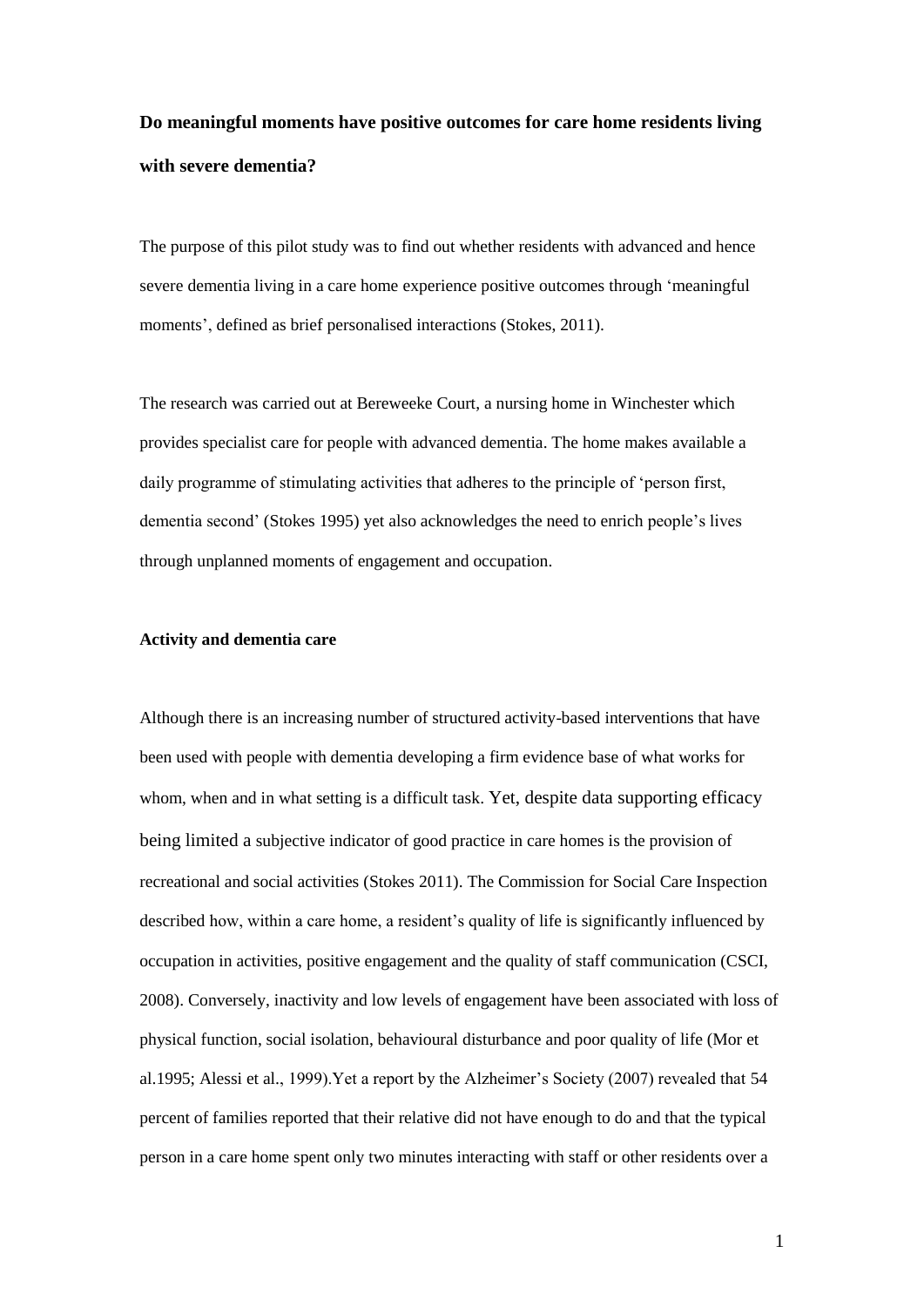six-hour period of observation, excluding time spent on care tasks. This problem was particularly acute for people with severe dementia.

At Bereweeeke Court observation had demonstrated that in the absence of supported activity and engagement residents with advanced dementia did not initiate occupation and thereby could not support their own well-being. On one occasion it was noted that *"When we got there most of the residents were just sleeping or sitting in front of the TV. All of them were showing a withdrawn state at this time. They all seemed to be in their own world, not showing a positive or a negative mood state."* Similarly, on another occasion it was observed that *"After a Tai Chi session there was a staff meeting and only one member of staff was left in the lounge area. Without the extra staff presence and interaction more of the residents went into a passive mood state".*

It is inescapable that the availability of staff in care homes to provide activity will ebb and flow throughout the day if for no other reason that most residents nowadays having high and at times total dependency needs. Ninety percent of Bupa's care home residents in the United Kingdom have 'high support needs', with just under 70% experiencing some form of incontinence and nearly one half (47.6%) living with severe mobility problems (Lievesley et al. 2011). Consequently, the press of time is ever present. As a result there is a need for staff to engage with and have faith in an engagement methodology predicated on brief meaningful encounters that can still engender a state of positive well-being in residents and will help people live well in care homes. In other words a way of interacting with people living with advanced dementia that is not perceived by carers as onerous but equally is not seen as inconsequential.

2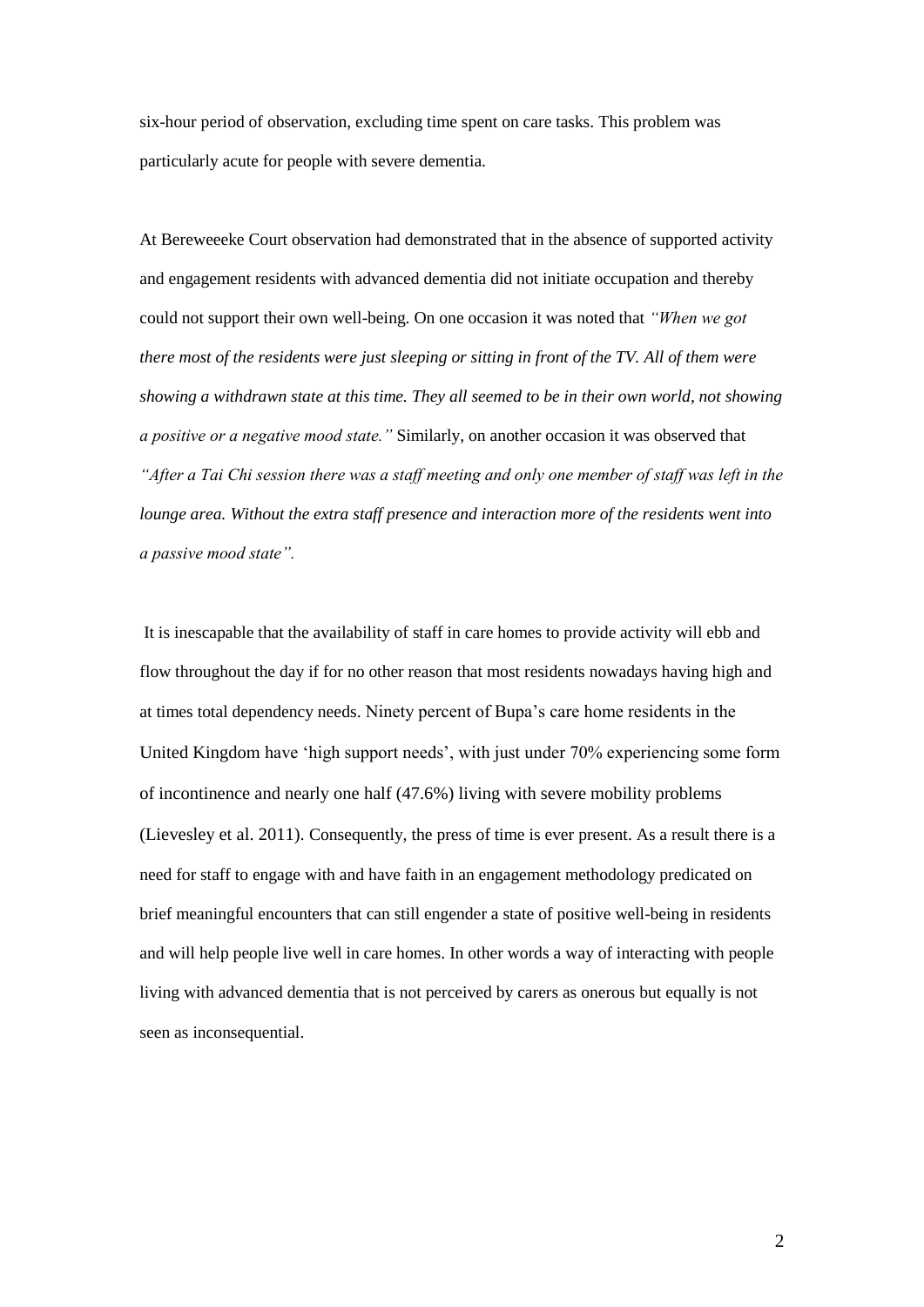# **Meaningful Moments**

Meaningful moments are staff-initiated interpersonal encounters that are brief, yet evocative to the person with dementia. In most instances they are contingent upon nurses and care staff knowing the person so the brief encounter is psychologically and emotionally meaningful. They can occur at any time, can be structured or spontaneous "spur of the moment" interactions which can last for a few minutes or maybe even less than 60 seconds and can be repeated during an episode of care. A similar methodology has been proposed by Sheard (2008).

Meaningful moments can take place during personal care tasks or when a person is lying awake at night. Meal times can be particular highlights that provide meaningful moments. When cleaning and tidying a resident's room a conversation can be triggered by photos, figurines or even personal furniture. When a care setting has destination rooms or features that resonate with nostalgia these can be enriched triggers for meaningful moments of conversation and activity. Similarly, personalised rummage boxes can trigger emotional memories and energise meaningful moments' activity

The brevity of this social intervention is not simply a response to the pressures on staff time. It is also founded on an appreciation that if a person with dementia's capacity to remember is measured in minutes then why not provide engagement that corresponds with this restricted memory span. However, while memory for experiences is fragile and degrades rapidly emotional benefits may not be similarly brief. Consequently, for a person living with dementia positive well-being may persist for longer than the memory of why they should feel calm and content. Yet pragmatically the benefit for the culture of care is that brief encounters are less likely to fall prey to the press of time that care staff experience and which often conspires against the introduction and maintenance of time consuming recreational activities.

3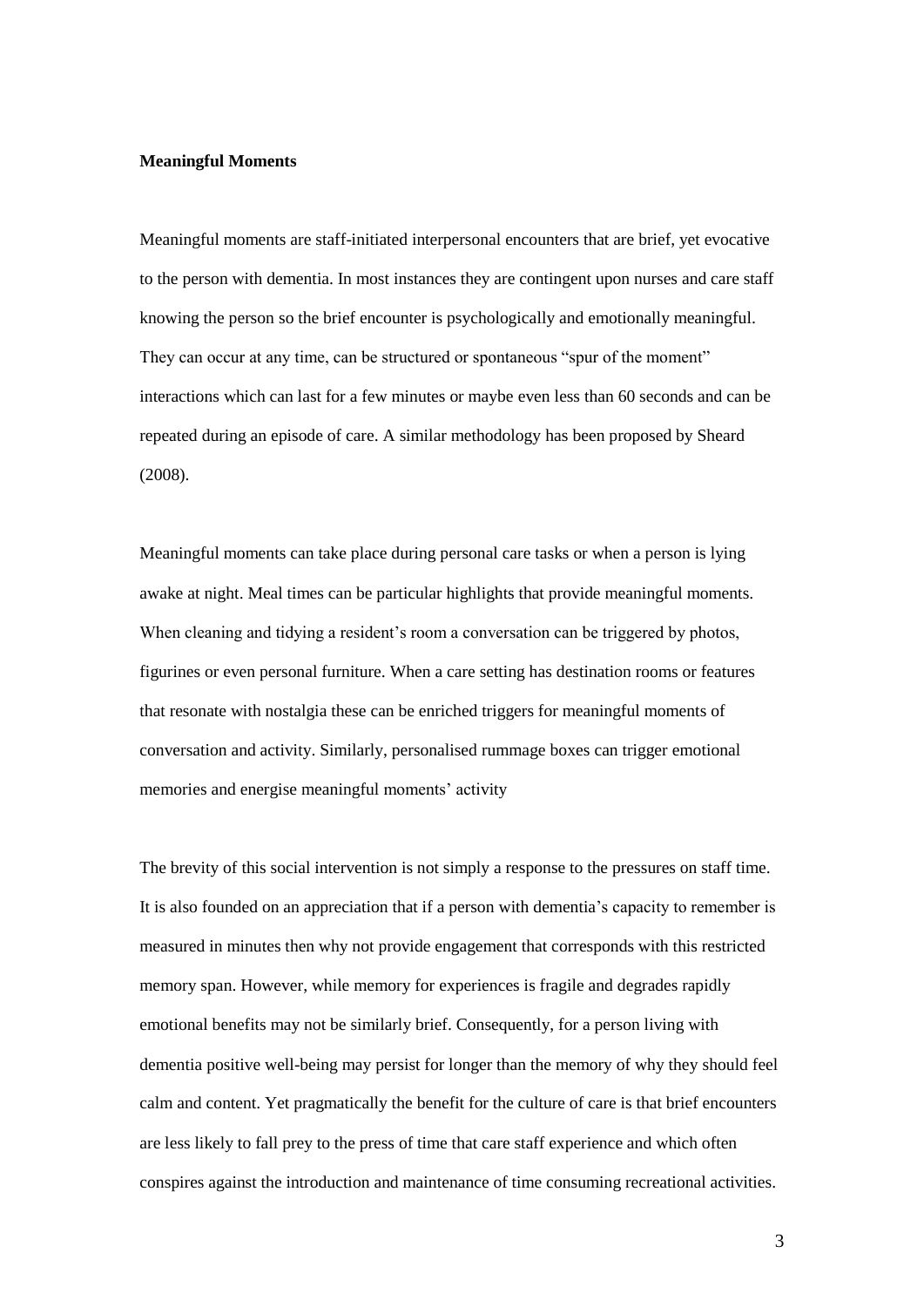The overarching premise is that each and every moment counts for a person with dementia for with a limited capacity to recall and an inability to look forward, plan and anticipate the future the present is all that remains. A present that is largely composed of the 'here and now' and this is the therapeutic ground carers can occupy. And what does therapy mean, simply helping someone to feel better and hence happier.

## **Methodology**

Harvesting observational data is challenging as observers' own experiences and points of view can vary enormously and therefore subjectivity can be introduced into the results (Sommer & Sommer 1991). To address this a measurement instrument adapted from the Short Observational Framework for Inspection (SOFI) (University of Bradford/Commission for Social Care Inspection, 2006) that helps observers understand the quality of residents' experiences who due to communication impairments are unable to express themselves was employed in this study. Adapted from Dementia Care Mapping (Bradford Dementia Group, 1997) a recommended care home practice development intervention that is widely used to support the embedding of person-centred care in practice (Cox, 2001), SOFI provides observers with a standardised framework for recording experiences and perceived well-being and a coding system that translates behavioural and verbal observations into quantitative data (Figure 1).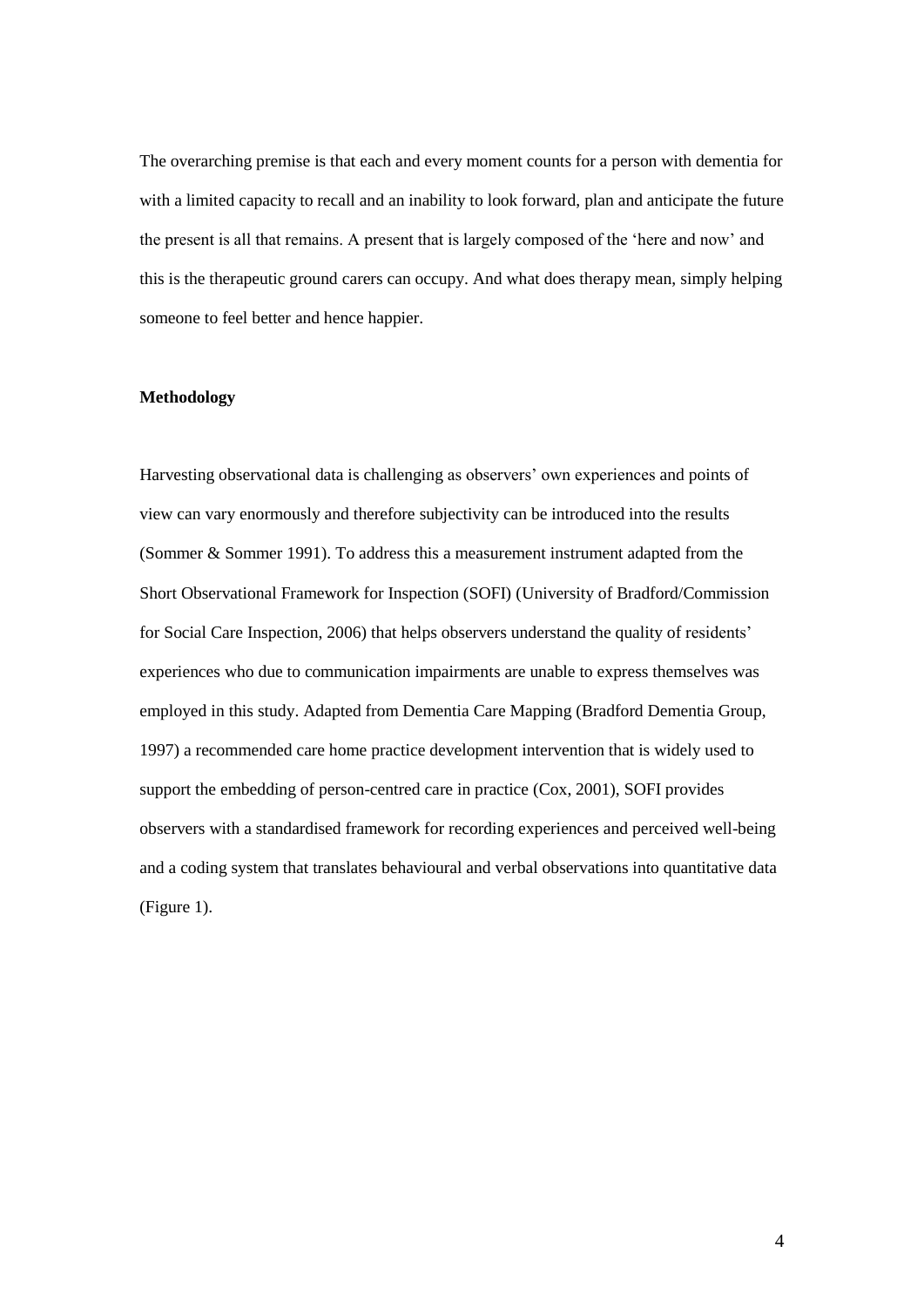# **Figure 1**

| Positive mood state                   |  | Total |
|---------------------------------------|--|-------|
| Passive mood state                    |  |       |
| Negative mood state                   |  |       |
| Withdrawn state                       |  |       |
| Sleep                                 |  |       |
| Engagement with another<br>person     |  | Total |
| Engagement with a task or<br>activity |  |       |
| Engagement with an object             |  |       |
| <b>STAFF INTERACTION</b>              |  |       |
| Good interaction                      |  | Total |
| Neutral interaction                   |  |       |
| Poor interaction                      |  |       |
| Observations                          |  |       |
|                                       |  |       |
|                                       |  |       |

During a typical day residents were observed in communal spaces and the harvested data were used to ascertain whether meaningful moments had a positive outcome. Dyad interactions and reactions depicting differing mood states were recorded and each expression of emotion had specific criteria, for example; positive mood states were described as smiling, laughing, chuckling and humming, alongside relaxed facial posture and relaxed body posture (CSCI, 2008). Outcomes were described in terms of percentage achieved. To ensure reliability observers in this study worked in pairs. Such design rigour is vital when audits are dependent on observational data (Cooper & Benjamin, 2004).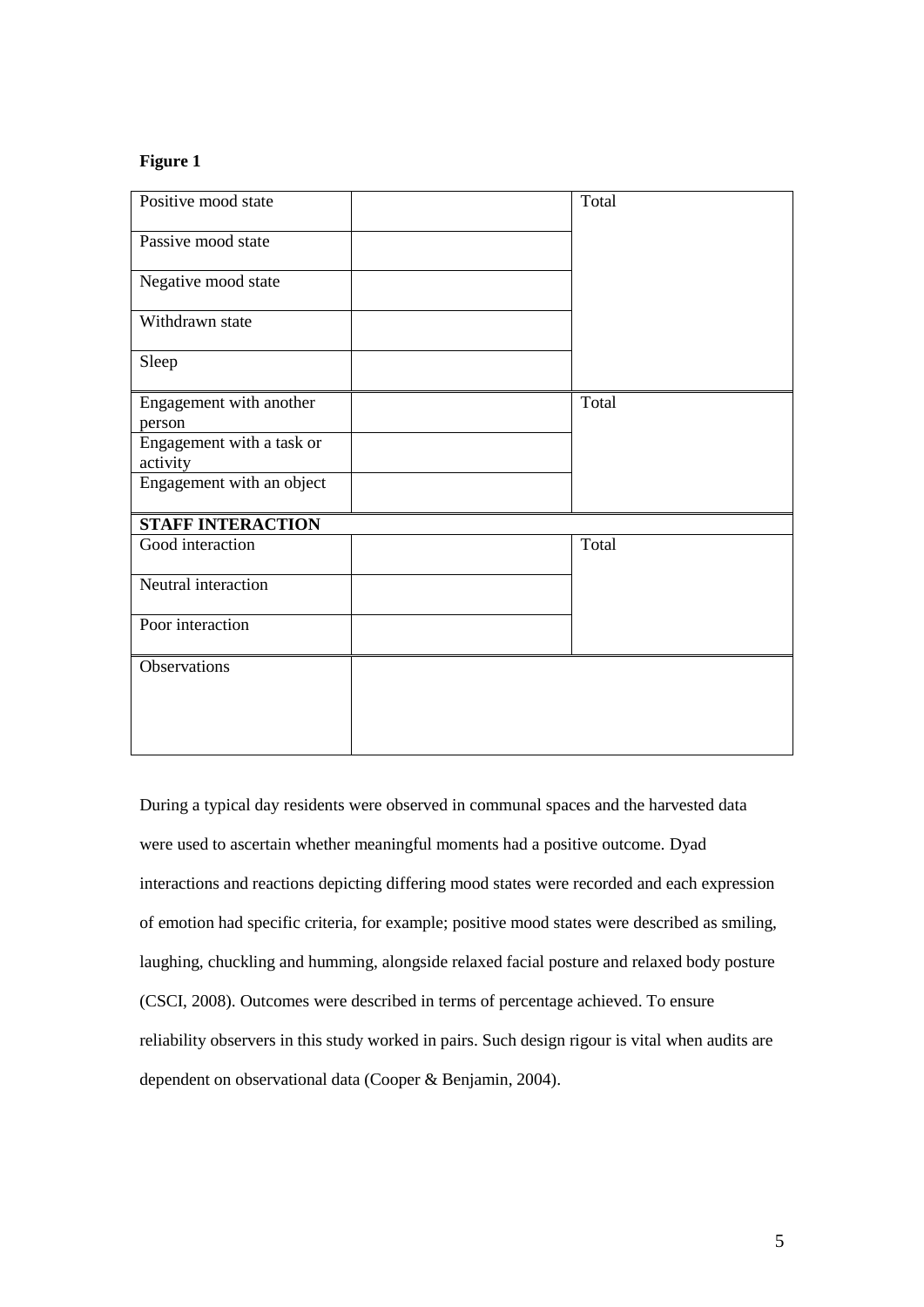In addition to the observational tool a focus group enabled reflective consideration of the data. It also allowed for reflection on the type of moments that were considered to be meaningful and provided a forum to discuss observations that were found difficult to categorise. The focus group consensus was that the data collected were representative of the observations.

# **Findings and results**

Conducted over an observation period of eight hours the findings show a positive relationship between brief meaningful staff interactions and positive well-being. With the passage of time as the number of positive interactions accumulated improving mood state scores were recorded (Figure 2). The data suggest that emotional memory traces are insubstantial and so initially require a number of interactions (n=6) to register as discernible improved mood, but thereafter changes in mood become increasingly sensitive to meaningful engagement.





Qualitative data provided further insight into the nature and effect of meaningful moments; *"A member of staff read through a book with a resident who was laughing with her. They talked about open fires, and the resident remembered having one when they were younger. The resident became animated at this time"*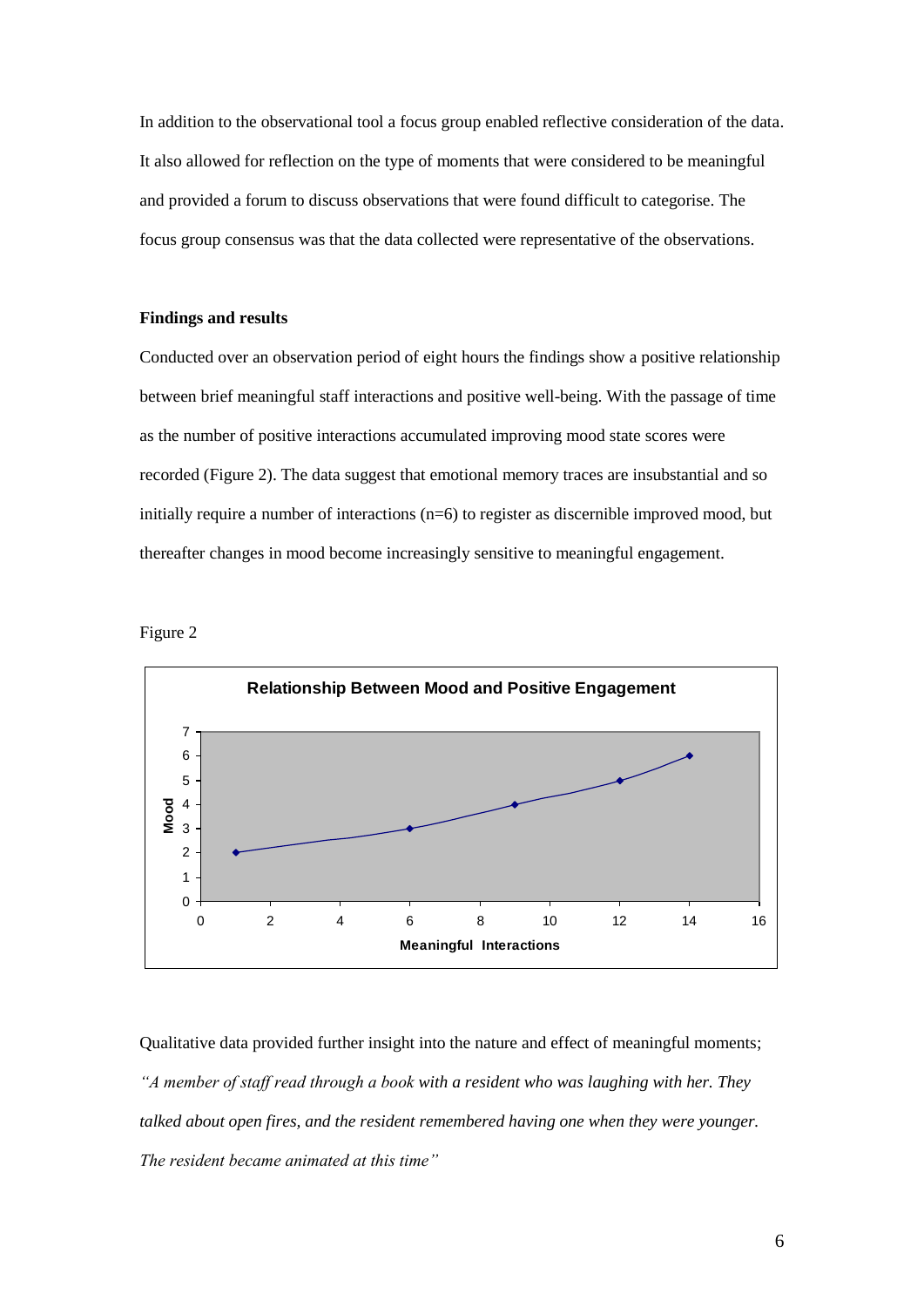*"They (staff & residents) spoke about toffee apples and one resident said he used to buy them at the roadside, just like ice-cream and he seemed quite animated"*

*"The meaningful moments from earlier in the day seemed to be sticking with the residents. Ones that had had their nails painted, when asked about it seemed proud and very happy about their nails"*.

Interestingly the study recorded meaningful moments occurring between residents during activities which implies that supported positive engagement itself can encourage residentinitiated communication and meaningful encounters. For example:

*"Throughout the activity, the residents also had interactions with each other, showing engagement with another person. They were smiling and laughing with each other and asking how each other were. There was also a lot of general 'banter' with the staff, for example a resident said 'got the boyfriend with you?' when referring to a male member of staff"*

On two occasions positive mood states were observed when family members were visiting. The positive mood states were not elicited through interactions but were observed as residents heard a voice or saw their visitor approaching. This further suggests that meaningful moments can be elicited through familiarity and that these have a positive outcome for the residents. The types of positive interaction that appeared to have the most significant effect were those that were personal to the resident.

*"Residents became animated, smiley, laughing and engaged when remembering past experiences or talking about the past. One staff member asked if one of the residents could have Ovaltine before bed rather than tea following a conversation about it. The resident then sang the words from the old Ovaltine advert laughing and appearing vibrant."*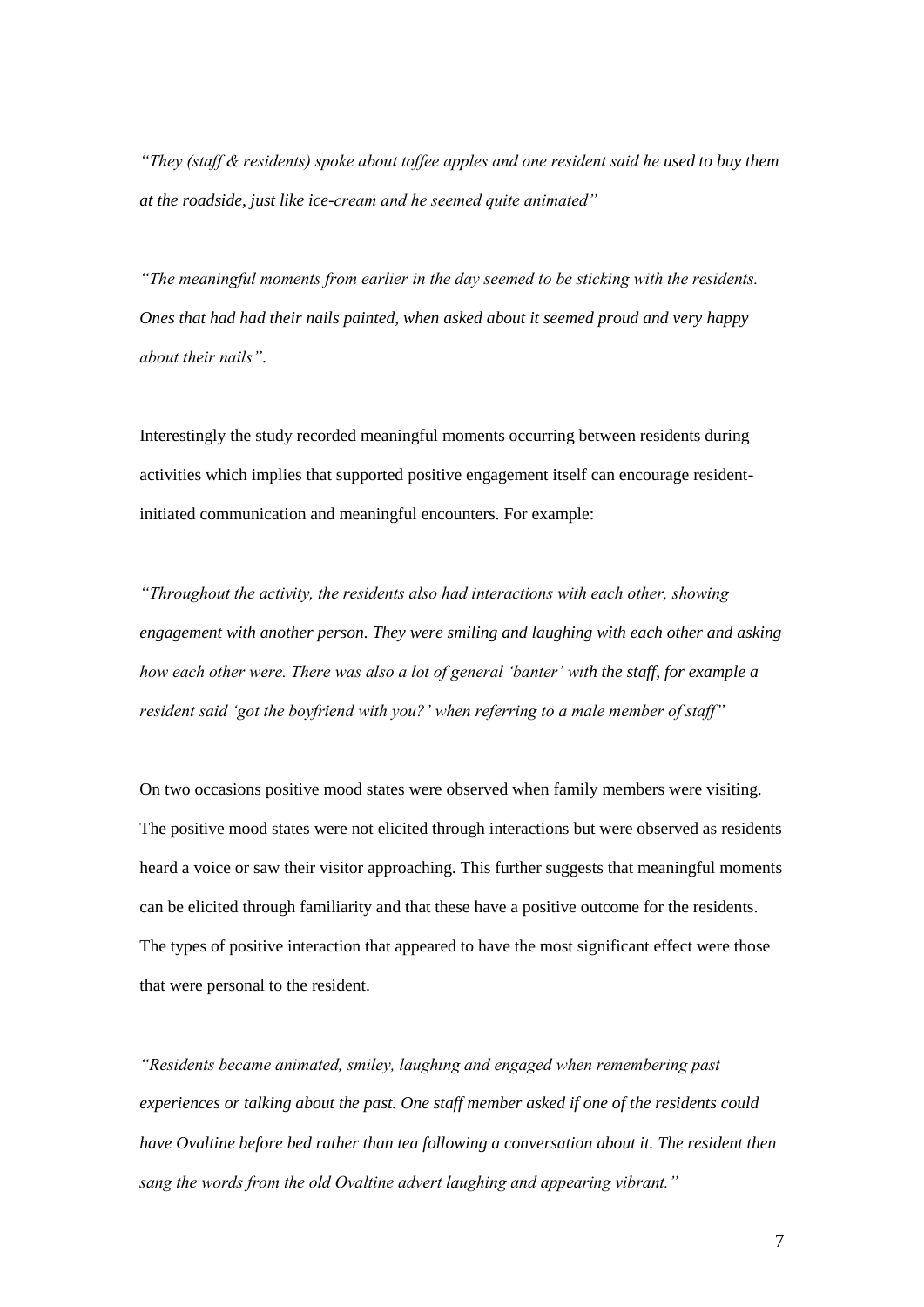# **Conclusions and recommendations**

This adapted SOFI audit demonstrated that meaningful moments have a positive effect on people living with advanced dementia. Communication, compliments and various brief activities delivered by staff were the main interactions observed. While some residents were passive or unresponsive during the attempted interaction, the majority enjoyed the personcentred attention, typified by smiles, laughter and contented expressions. As moments of engagement accumulated throughout the day mood improved and consequently observers felt residents were living well with dementia. This is consistent with Objective 11 of A National Dementia Strategy for England (Department of Health, 2009) and provides evidence that meaningful moments is an activity methodology that corresponds with the need for 'time-lite' interventions and over time if persisted with meets the needs of residents with severe dementia for companionship, occupation and well-being – people who are especially vulnerable to becoming isolated and starved of staff attention.

#### **Acknowledgement**

We would like to express our gratitude to the multi-disciplinary team of healthcare students from Southampton University who carried out the audit.

### **References**

Alessi CA, Yoon EJ, Schnelle JF et al. (1999) A randomized trial of a combined physical activity and environmental intervention in nursing home residents: do sleep and agitation improve? J Am Geriatr Soc 47(7):784-791.

Alzheimer's Society (2007). Home from home: A report highlighting opportunities for improving standards of dementia care in care homes. London: Alzheimer's Society.

Bradford Dementia Group (1997) Evaluating Dementia Care. The DCM Method. 7th Edition. Bradford: University of Bradford.